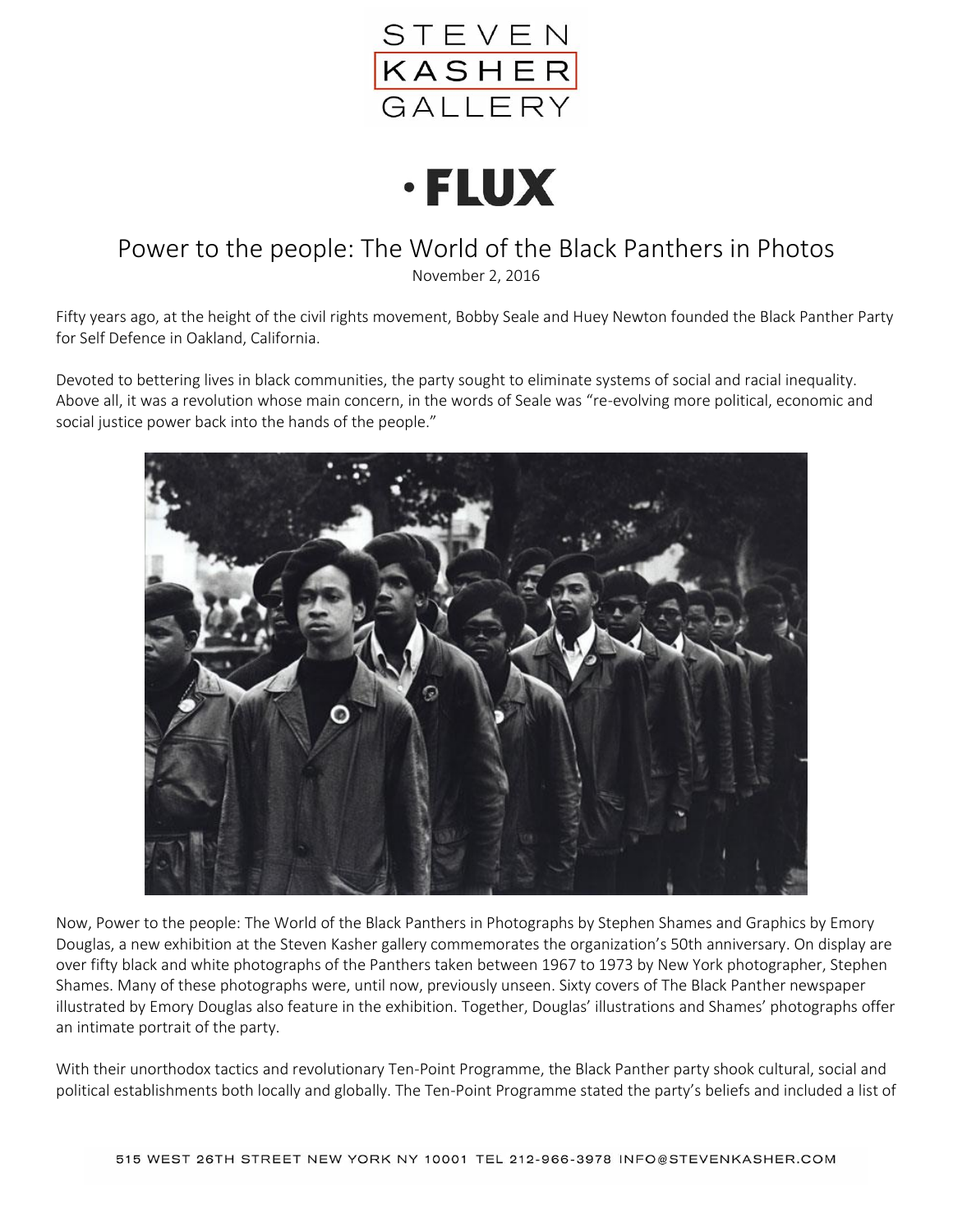

demands of necessities for black people, such as decent housing, education, and a fair judicial system. The Panthers ran numerous community survival programmes including the Free Food programme, Free Medical Clinics programme and the Free Breakfast for School Children programme, which was later replicated by the U.S. government. The most controversial aspect was of the Panthers was the seventh point of their Ten-Point Programme which called for black people to arm themselves against the police who were very often violent. They regularly patrolled the police with shotguns and law books. On many occasions, the Panthers engaged in shootouts with the police, leading to them being labelled as terrorists.

Controversy sells and, so, images of the Panthers, for a long time, focussed on their militant nature. Many show them brandishing weapons and marching with clenched fists raised in the air. Shames' photographs counter prevalent portrayals of the party as violent and depict the humaneness of the Panthers. In two photographs, Newton and Seale laugh together, clutching their stomachs, as they pose for a portrait, revealing to us the lighter side of the organization's founders. A section of the exhibition is dedicated to photographs of the party's community survival programmes. We see the Panthers prepare food in huge pots every morning for the Free Breakfast for School Children programme. In one particularly moving photograph, a Panther is seen interacting with children over breakfast. Here, the Panther is like a father, protecting and providing for his children. This image evokes warmth and a sense of reassurance that the children in the picture are in the Panther's company and not alone. These photographs show us a side of the Panthers that has been overshadowed by their militancy and add another strand to their narrative. They are a true testament to how the Panthers acted as pillars for communities across the country.

The Black Panther was the party's official newspaper and played a crucial role in communication and mobilization. One of the American Black Power Movement's most prominent artists, Emory Douglas was well known for his colour illustrations with their thick black outlines. He created numerous covers for The Black Panther. Douglas' drawings visualised the plight of black communities around the country, with most of them focusing on police brutality. Many of the covers that are included in the exhibition refer to the police as "The Pigs" and depict the police's ill treatment of black people. One cover is particularly startling; drawn in thick black outlines, a police officer in a blue uniform stands with his back facing a Panther who aims a gun at him as a man peeps through a window witnessing this scene unfold. 'The terror, brutality and murder of my brothers and sisters is the suffering of Black people,' reads the caption above the image. It goes on to state that the Panther must 'mercilessly do away with the low matured beast that bites the hand that feeds it.' Not only does this illustration render the black population's hatred of the police, but it also subverts common images of black people being mistreated by the police. Contrast is created between the policeman in his blue uniform and the Panther and the spectator who are not depicted in colour; this reflects how the police, through their violence, make other bodies invisible. Other covers in the exhibition express other characteristics of revolutionary art such as powerful messages that enable people to get through tumultuous times. One cover with the phrase 'in revolution, one wins, or one dies' reminds us of the heavy price that must be paid for freedom.

There are no labels identifying the titles, dates and locations of the images (a gallery guide contains basic information for each photograph). Instead, interview excerpts by various party members from (featured, in full, in Power to the people: The World of the Black Panthers, the book accompanying the exhibition) are placed on the gallery's walls. This means that we only see the Panthers through their eyes. We are able to access a level of introspection by party members that deepens our understanding of them. For the Panthers, a group that has been misrepresented, had their roots and work overshadowed by controversy, and been mislabelled as terrorists, the omission of other perspectives, here, is refreshing and, more importantly, is necessary.